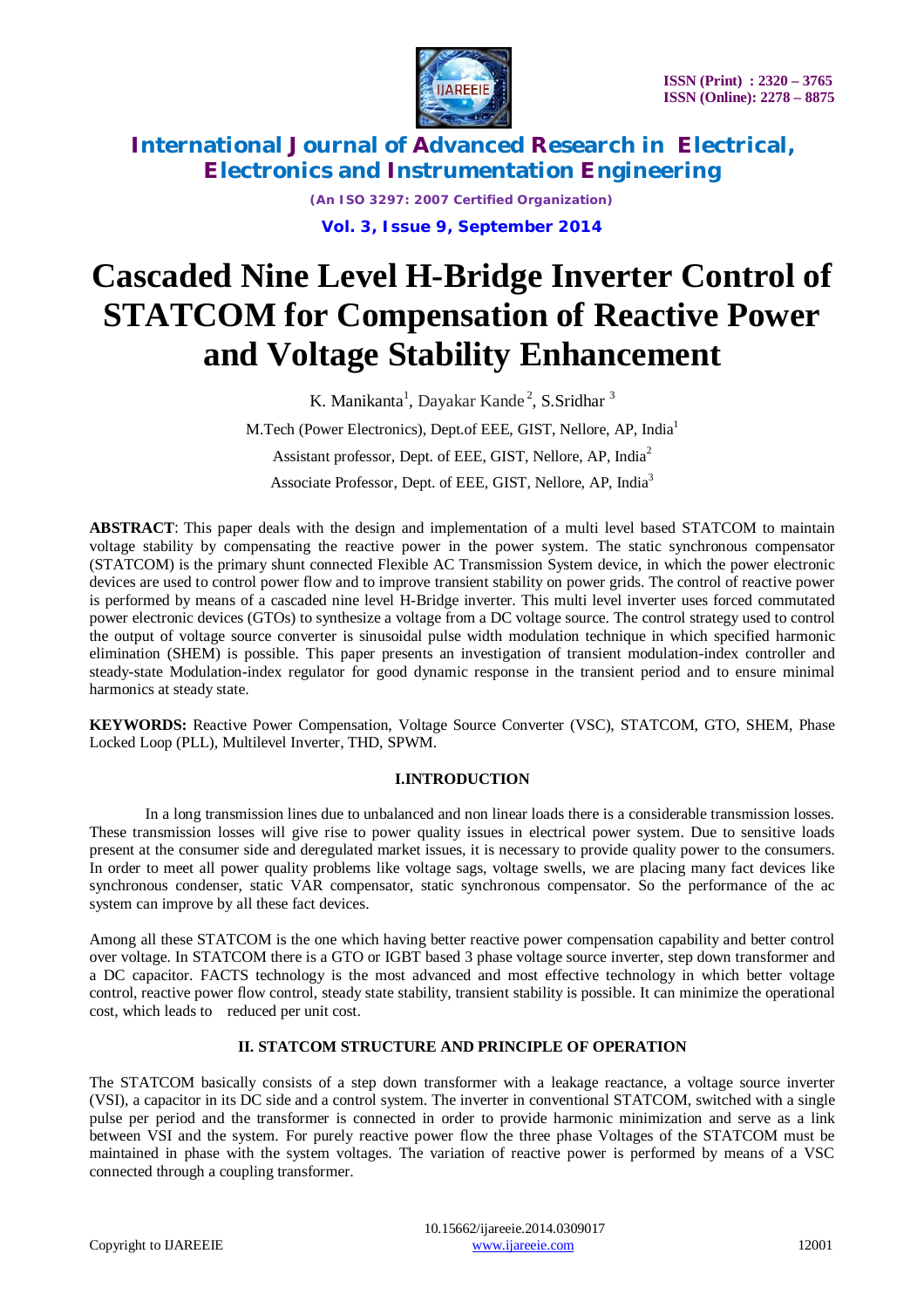

*(An ISO 3297: 2007 Certified Organization)*





Fig.1: schematic configuration of STATCOM

The VSC uses forced commutated power electronics devices (GTO's or IGBT's) to synthesize the voltage from a dc voltage source. The operating principle of STATACOM is explained in Fig.1. It can be seen that if  $E_s > E_t$  then the reactive current Iq flows from the converter to the ac system through the coupling transformer by injecting reactive power to the ac system. On the other hand, if  $E_t > E_s$  then current Iq flows from ac system to the converter by absorbing reactive power from the system. Finally, if  $E_s = E_t$  then there is no exchange of reactive power. The amount of reactive power and real power exchange is given by:

$$
P = \frac{(E_t * E_s) \sin \delta}{X}
$$

$$
Q = \frac{E_t (E_t - 2E_s \cos \delta)}{X}
$$

Where,

 $E_t$ : Magnitude of system Voltage.

 $E_s$ : Magnitude of STATCOM output voltage.

X: Equivalent impedance between STATCOM and the system.

#### **III. CASCADED NINE LEVELS H BRIDGE INVERTER**

A cascaded multi level inverter consists of series H-bridge inverter units. The general function of this multi level inverter is to synthesize a desired voltage from several DC sources, which may be obtained from batteries, fuel cells, or solar cells. Each SDCS is connected to an H-bridge inverter.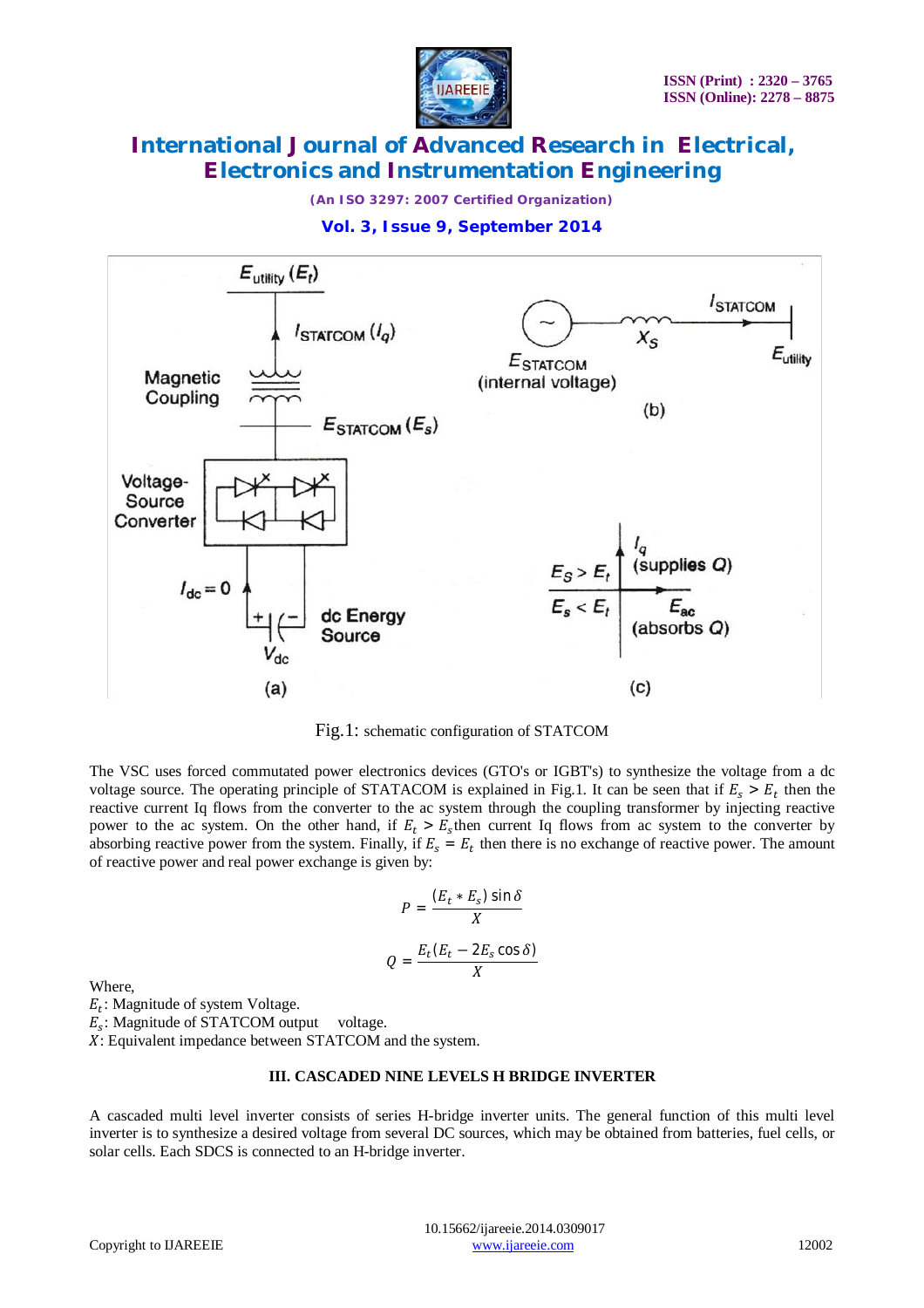

*(An ISO 3297: 2007 Certified Organization)*

**Vol. 3, Issue 9, September 2014**



Fig.2: Single phase 9 level H-bridge inverter and switching strategies

The ac terminal voltage of different level inverters are connected i9n series. The amplitude of the odd harmonic order of the output voltage with 2N+1 level can be represented using Fourier's series method as,

Where

$$
V_n = \frac{4V_{dc}}{n\pi} \sum_{K=1}^{N} \cos(n\theta_k)
$$

 $V_n$  is the amplitude of voltage harmonic of n<sup>th</sup> order

 $V_{dc}$  is the DC voltage across the capacitor

N is the number of the bridges in each phase n is the odd harmonic order

 $\theta_k$  is the switching angle of the single phase bridge In this paper a nine level cascaded multilevel converter is designed and is simulated in MA TLAB simulink environment.



Fig. 3 MATLAB implementation of 9 1evel

The firing angles of the bridges in the converter are so chosen such that 5th, 7th, l1th and13th harmonics are eliminated and the THD of phase voltage is minimized. For the optimal values of firing angles the following equations must be solved (considering the modulation index  $M = 1$ )

$$
\cos(5\theta_1) + \cos(5\theta_2) + \cos(5\theta_3) + \cos(5\theta_4) = 0
$$

 10.15662/ijareeie.2014.0309017 Copyright to IJAREEIE www.ijareeie.com 12003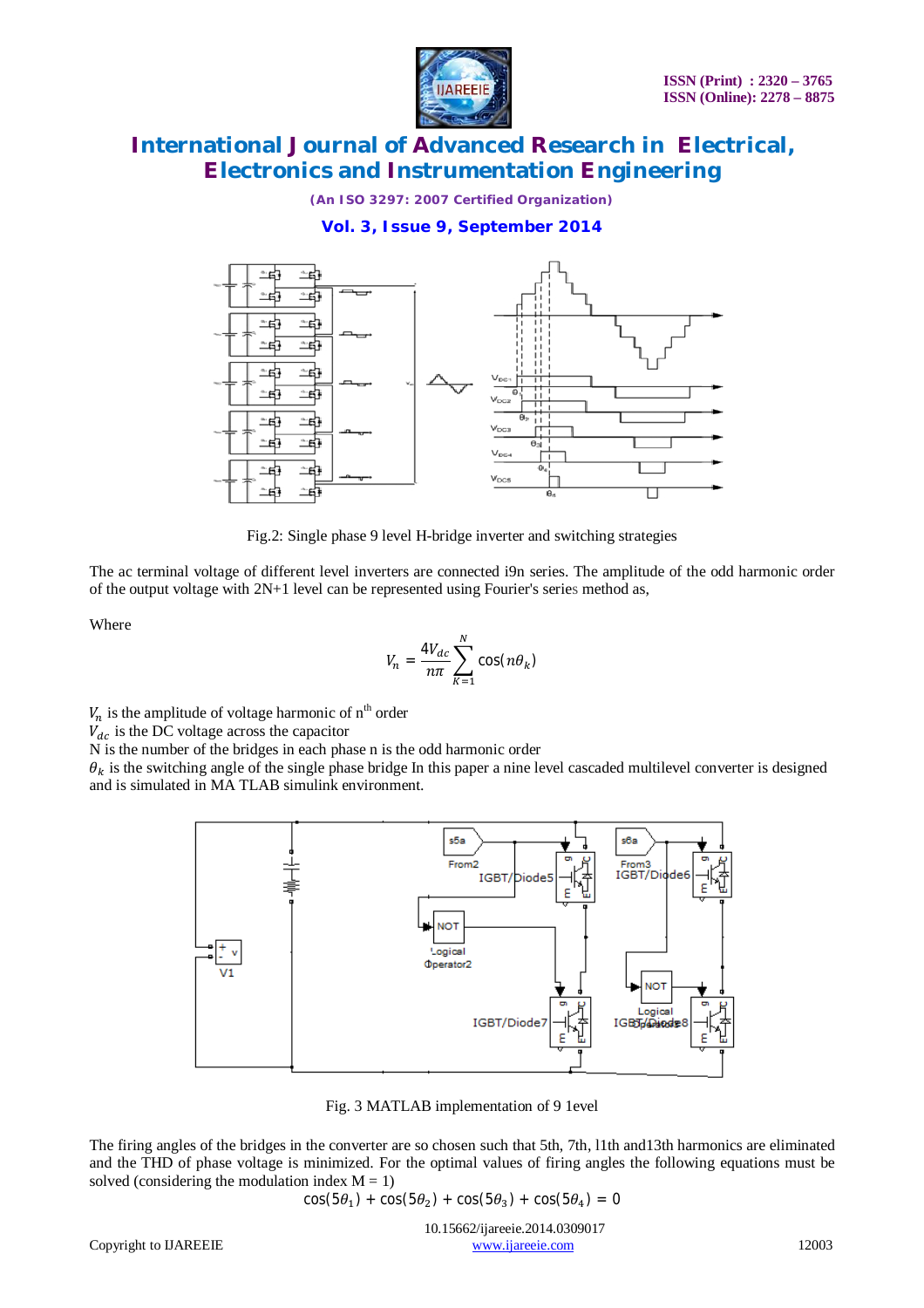

*(An ISO 3297: 2007 Certified Organization)*

**Vol. 3, Issue 9, September 2014**

 $cos(7\theta_1) + cos(7\theta_2) + cos(7\theta_3) + cos(7\theta_4) = 0$  $cos(11\theta_1) + cos(11\theta_2) + cos(11\theta_3) + cos(11\theta_4) = 0$  $cos(13\theta_1) + cos(13\theta_2) + cos(13\theta_3) + cos(13\theta_4) = 0$  $cos(\theta_1) + cos(\theta_2) + cos(\theta_3) + cos(\theta_4) = (m-1)M$ 

This set of nonlinear transcendental equations can be solved by iterative methods such as the Newton-Raphson method. We get,

$$
\theta_1 = 6.57^\circ \theta_2 = 6.57^\circ \theta_3 = 6.57^\circ \theta_4 = 6.57^\circ
$$

The 9 level PWM (pulse width modulation) converter is implemented in MATLAB simulink and respective output voltage waveform is shown in Fig 4.



Fig.4 Output voltage of 9 level VSI

#### **IV. CONTOL STRATEGY FOR STATCOM (STATCOM CONTROLLER)**

The main objective for control of STATCOM is to enhance the power transmission by injecting or absorbing reactive power to or from the grid. The basic control strategy used for the proposed STA TCOM controller is direct control. In this approach reactive output current can be controlled directly by the internal voltage control mechanism of the converter in which the internal dc voltage is kept constant. The STATCOM is controlled to deliver either inductive or capacitive currents to the power system by varying its output voltages V2a, V2b and V2e. In the design of the STATCOM controller, the three-phase quantities are first transformed into direct and quadrature components in a synchronously rotating reference frame. Then, a current regulator is employed for the current control.



Fig.5: STATCOM controller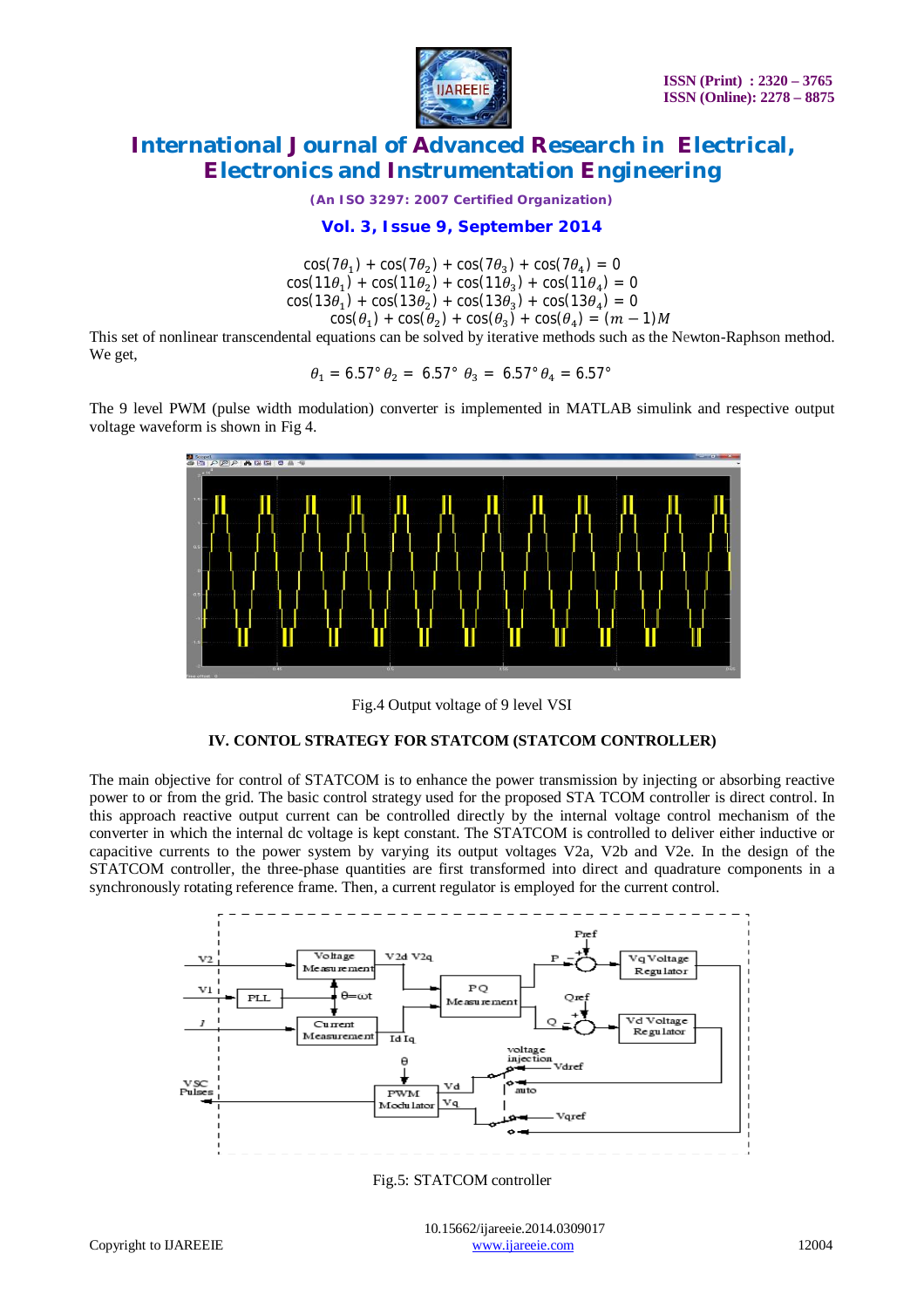

*(An ISO 3297: 2007 Certified Organization)*

#### **Vol. 3, Issue 9, September 2014**

In addition, an ac voltage controller is designed to regulate the PCC bus voltage through a PI controller. The ac voltage controller generates the desired reactive current reference for the current regulator. In the design of the STATCOM controller, it is essential to have good dynamic response in the transient period and to ensure minimal harmonics at steady state. As shown in Fig. 5, a transient modulation-index controller and steady-state modulation-index regulator are proposed to achieve the goals of good transient response and minimal steady-state harmonics respectively. Details for the design of transient modulation index controller, steady-state modulation-index regulator, phase locked loop (PLL), abc to dqo transformation, AC voltage controller, Current regulator, PWM generator are discussed in this paper

#### **V. IMPLEMENTATION AND RESULTS**

A basic power system model is designed consisting of 3-phase source of 100MVA and a line voltage of llkV. At the load centre various loads are considered and are connected to system at different instants of time as shown in the Table

| No.            | Time                  | Type of     | Load             |
|----------------|-----------------------|-------------|------------------|
|                | range                 | load        |                  |
|                |                       |             |                  |
|                | . 0.1 to              | Nonlinear   | $R = 1800\Omega$ |
|                | 0.2                   |             | $L=1$ mH         |
| $\mathfrak{D}$ | $0.3 \text{ to } 0.4$ | Inductive   | $R=0.242\Omega$  |
|                |                       |             | $L=1.537mH$      |
|                |                       |             |                  |
| 3              | $0.5$ to $0.6$        | Capacitive  | $R = 400\Omega$  |
|                |                       |             | $C = 5Q\mu F$    |
| Δ              | $0.0 \text{ to } 0.5$ | Normal load | $R = 300 \Omega$ |
|                |                       |             | $L = 50mH$       |

Table 1: Load data of power system

Fig. 6 depicts the load voltage and current waveforms of the power system without STATCOM. In the interval 0.3s to O.4s there is a dip in the voltage level due to inductive load and from 0.5s to 0.6s there is a rise in the voltage level due to capacitive loaded conditions, but such voltage fluctuations are not desirable for a power system.



Fig.6 Output Voltage and current of the Power system without STATCOM

Hence the 9 level STATCOM and its controller is connected to the power system as shown in Fig.7 and the corresponding load voltage and current waveforms are shown in Fig. 8. The voltage waveform in the Fig.8 is maintained constant throughout indicating constant load voltage irrespective of the load connected and thereby improving voltage profile of the system.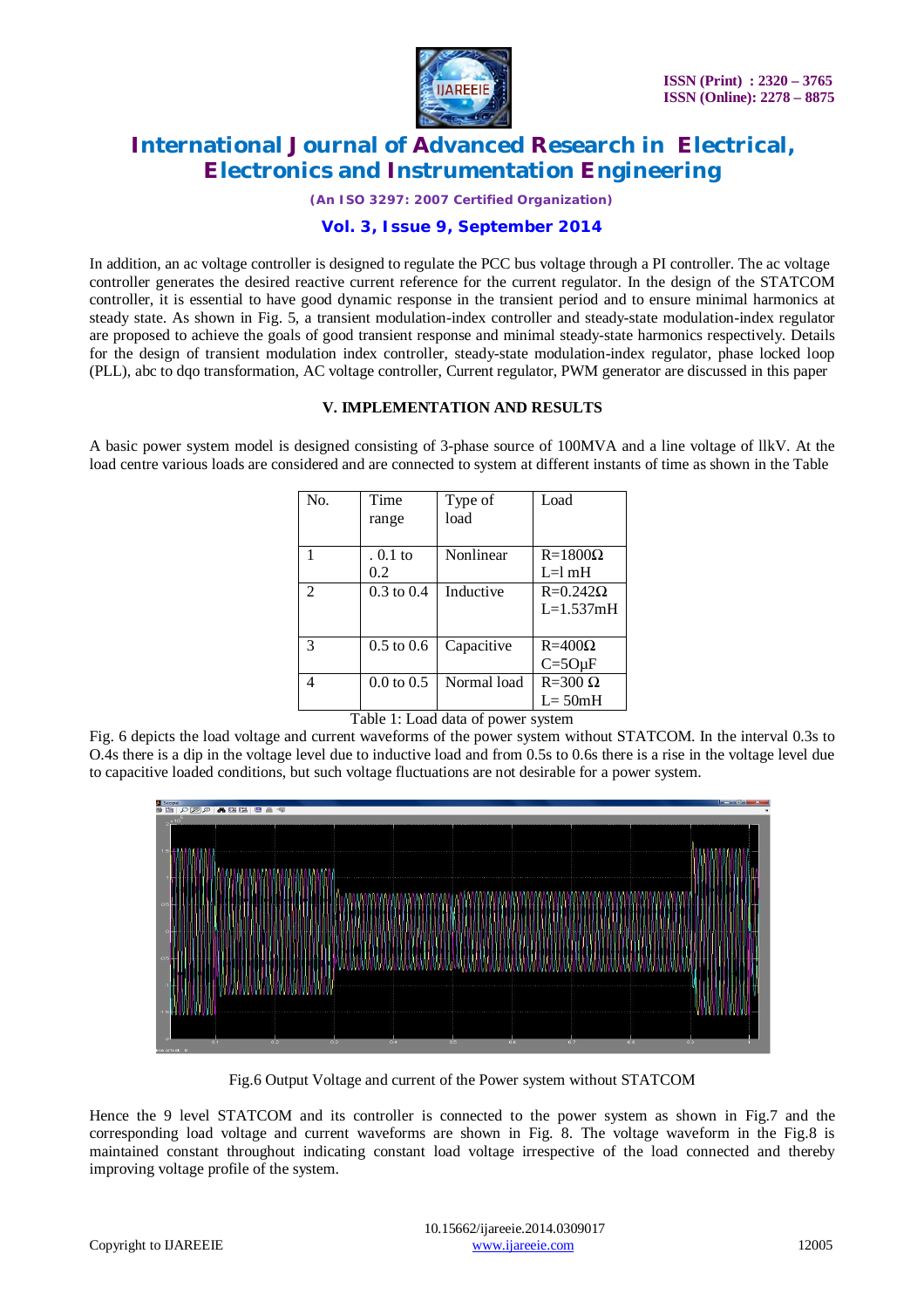

*(An ISO 3297: 2007 Certified Organization)*

### **Vol. 3, Issue 9, September 2014**

Hence the 9 level STATCOM and its controller is connected to the power system as shown in Fig.7 and the corresponding load voltage and current waveforms are shown in Fig. 8. The voltage waveform in the Fig.8 is



Fig.7 Output voltage of the Power system with STATCOM



Fig.8 Output current of the Power system



Fig.9 Matlab implementation of power system with STATCOM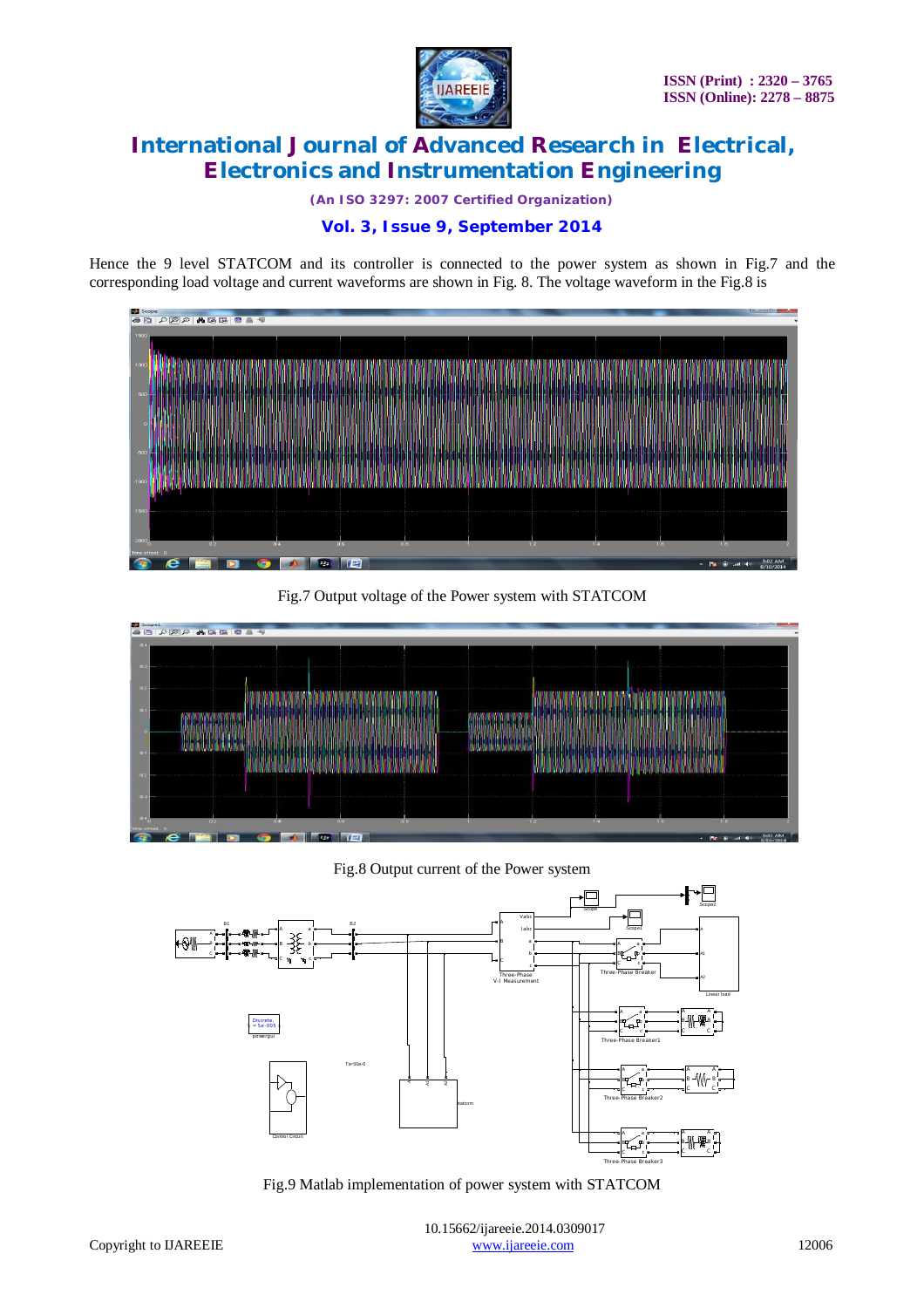

*(An ISO 3297: 2007 Certified Organization)*

#### **Vol. 3, Issue 9, September 2014**

maintained constant throughout indicating constant load voltage irrespective of the load connected and thereby improving voltage profile of the system.

For analyzing the quality of the voltage waveform total harmonic distortion calculations are performed using equation

$$
THD = \frac{\sum_{k=2}^{\infty} |v_K|}{|V_1|}
$$

The THD of output voltage is calculated and is found to be l.77% as shown in the Fig. 9 and the same is compared with the THD of various papers as shown in Table.2 and is found to be minimum.



Fig.9: THD analysis of output voltage waveform

| S.No | Designs               | <b>THD</b> |
|------|-----------------------|------------|
|      | Proposed control      | 0.76%      |
| 2    | Paper [3]             | 4.24%      |
| 3    | Paper [3]             | 59.9%      |
| 4    | Paper [4]             | 4.84%      |
| 5    | Paper [5]             | 6.5%       |
| 6    | Paper $[6]$ (5-1evel) | 24.92%     |
|      | Paper [6] (7-1evel)   | 15.89%     |

Table 2: Results comparison

#### **VI.CONCLUSION**

The paper presents a STATCOM model, developed with the necessary components and controllers in order to demonstrate its effectiveness in maintaining simple and fast voltage regulation at any point in the transmission line. On the other hand, the harmonics generated by the ST ATCOM is kept minimal with the implementation of SHEM. The effectiveness of the proposed control strategy is demonstrated with the help of THD calculations and is found to be